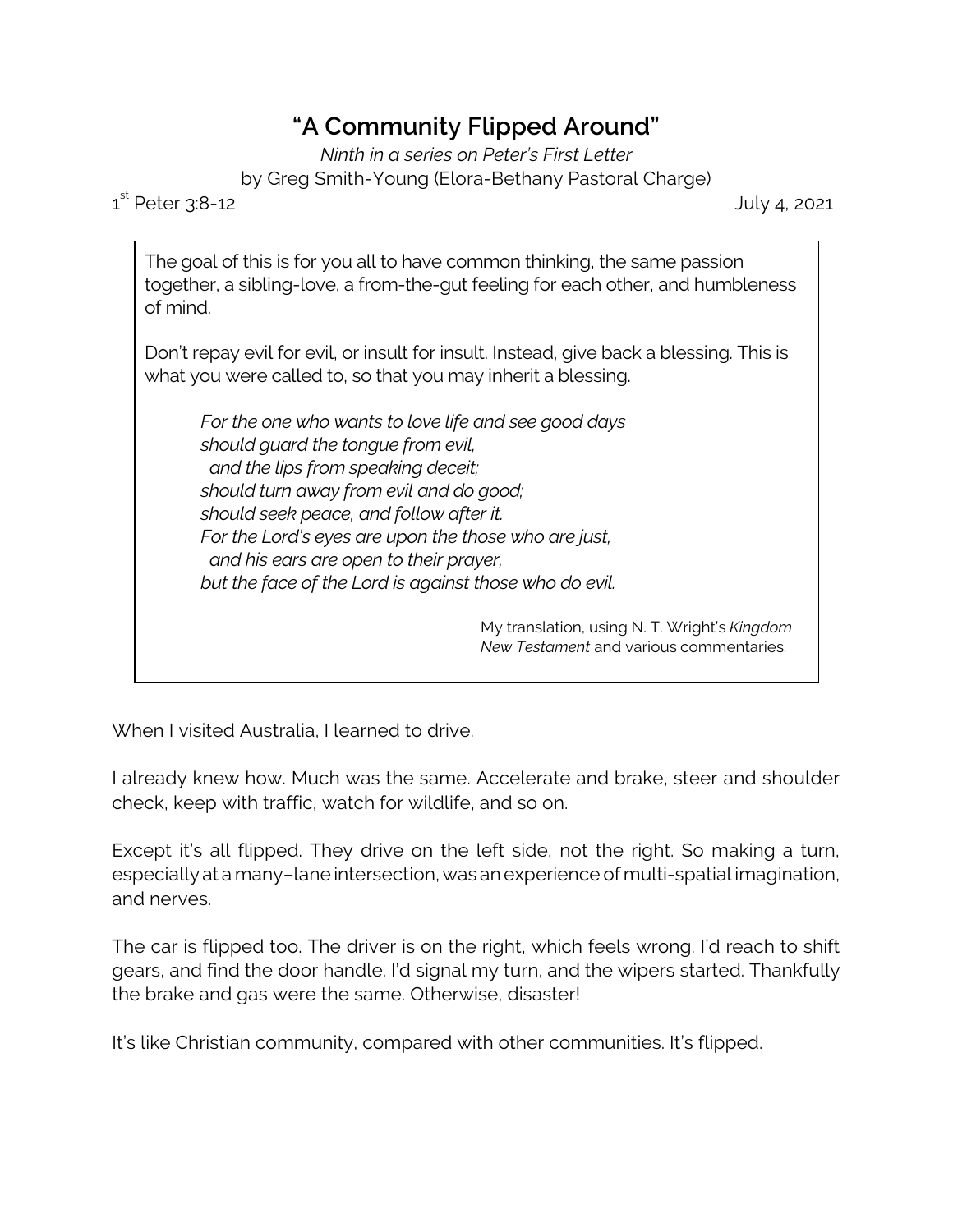Peter writes his letter to some second-generation Christian communities. He is helping them be Jesus's people in their particular places. Especially how to be community together.

Our challenges are different from theirs. Still, his wisdom for them says something to us. What is our church-community, when it belongs to Jesus?

In our culture, for a long time, the ways people get together, or don't, have been changing. Ways folks used to share life are eroding or altering. It's disorienting. Newer ways of community are emerging. Some are really good. Still, many among us experience disconnection and isolation.

Then came Covid.

Think of our church-congregation-community life. We have not really been able to be together. We've found some ways, like these Sunday times. These are good, but far from ideal, and many are left out. Now, we're starting to imagine being together again. How will it go? What will it be like? How will it work? Who will belong? What will we have learned? Gained? Lost?

I think we'll be disoriented. It might be a bit like driving in Australia.

III

Actually, I think church-community is a lot like driving in Australia. In so many ways, it is the same as other communities. Driving is driving; community is community. Still, compared to the other ones we know, this Jesus-community is flipped.

Like other communities, it's not ideal. Peter hints at this, bluntly. *"Don't repay evil for evil, or insult for insult."* Yes, church! Even within our fine fellowships, insults are flung and evil gets done. Not always. Hopefully rarely. Still, sometimes. Too often. Does this disillusion you? Good.

I've talked about Dietrich Bonhoeffer before. He was a German professor and pastor, during the Nazi years. For a while he led a small community learning to be ministers. They lived an intense life together, like a monastery. It was illegal. Eventually the Gestapo shut it down.

Later, thinking about this experience, Bonhoeffer warned of the dangers of having an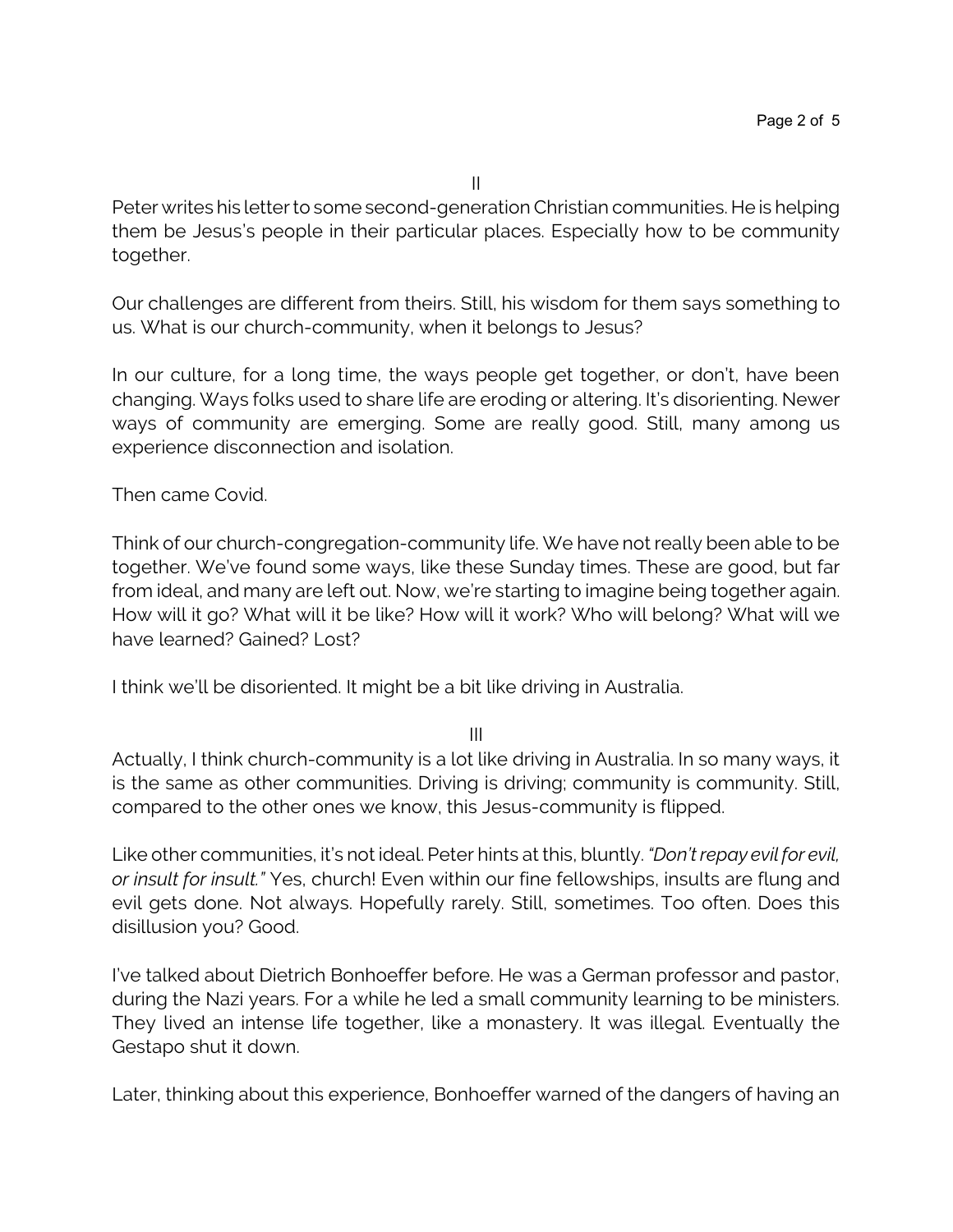*ideal* of what Christian community *should be like*. He wrote:

*On innumerable occasions a whole Christian community has been shattered because it has lived on the basis of a wishful image. <sup>1</sup>*

Also,

*Those who love their dream of a Christian community more than the Christian community itself become destroyers of that Christian community.<sup>2</sup>*

You see, compared to an ideal community, the real community, which actually exists, can never measure up. Our ideal is imaginary. It's the real one that God gives us.

Bonhoeffer again:

*Christian community is not an ideal, but a divine reality.<sup>3</sup>*

We do not make our Jesus-community happen. God does. It's God's gift. Yes, the real one!

So as we start coming back together physically, be careful. We might have high hopes for what it will be like. Don't let our hopes, however, keep us from seeing what God is actually going to be giving us. It might not be what we expect. It might be disorienting, like driving in Australia. We might even be disappointed. But it will be God's gift. So it will be good.

 $IV$ 

Let's dig out something else from Peter's teaching. He begins this bit with 5 things that characterize our community formed by Christ.

First, we have a common thinking. No, we don't think the same about everything. We're not a Star Trek Borg collective, a "hive mind." Differing perspectives, outlooks, and ideas, discussing and debating these things . . . that's all healthy.

So what is our common thinking? Our thinking is transformed, shaped, and directed by

<sup>1</sup> Bonhoeffer, Dietrich., Life Together and Prayerbook of the Bible: Dietrich Bonhoeffer Works Vol. 5 Translated by Daniel W. Bloesch (Minneapolis, MN: Fortress Press, 2004) 35.

<sup>2</sup> Ibid.

<sup>3</sup> Ibid.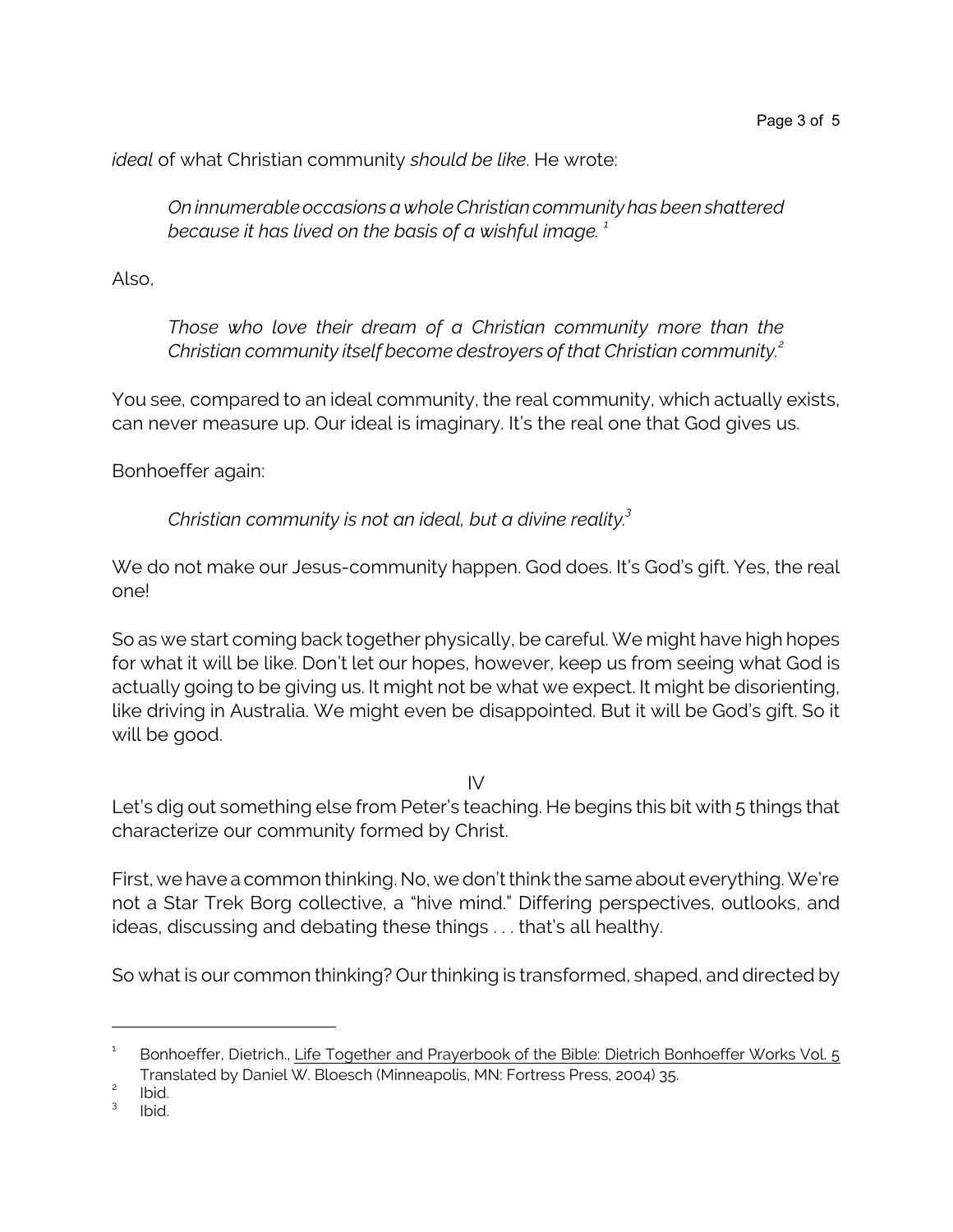the same source. How we understand things, how we see ourselves and others, our world, and especially God, is Jesus-shaped. $^4$  Jesus's thinking is ours. $^5$ 

Peter says we have a common love. I don't think he is talking about our love for each other, not yet. Rather, our love points the same direction, to God: Father, Son, and Holy Spirit. Jesus tells us to love God with our whole selves.<sup>6</sup>

With all the diversity that Jesus brings together in his community, around the world, it's our common love for God that holds us together. Our unity is Jesus: our common love for God in him, our common way of thinking like him.<sup>7</sup>

From this comes our love for each other. It's a sibling-love, a family-love. It's not that we love each other *as if* we were sisters and brothers, *imagining* that we belong to the same family. We do! We are! Jesus has brought us together. You and I have been adopted by the Spirit into God's chosen family. $^{\rm 8}$  This is real. $^{\rm 9}$ 

Think about siblings. You love your sister or brother. Why? You might not have common interests. You might be quite different. If you weren't related, you might not be friends. Maybe you don't get along wonderfully well. Still, you love. It is a bond that goes beyond your feelings. In Jesus' community, we love each other because we are family.

We deeply affect each other. The Greek word here gets translated as "compassionate" or "tender-hearted." Literally, it means a feeling in our guts. I like that. What happens to you gets to me deep in myself. It's like, when you have a great meal, I feel full. When my stomach is empty with hunger, your belly aches.

<sup>4</sup> Douglas Harink calls this a "shared intelligence." He says, ". . . to be likeminded is not to say that the people of God constitutes itself *on the basis of* its common agreements; it is rather to say that it is constituted *from beyond itself* by the one to whom these commonly shared 'divine things' truthfully testify as to the gifts of the Holy Spirit." 1 & 2 Peter, Brazos Theological Commentary on the Bible (Grand Rapids MI: Brazos, 2009), 90.

<sup>5</sup> In another New Testament letter, the apostle Paul wrote: "*. . . complete my joy by thinking the same way, having the same love, being united, and agreeing with each other. Don't do anything for selfish purposes, but with humility think of others as better than yourselves. Instead of each person watching out fortheir own good, watch out for what is betterfor others. Adopt the attitude that was in Christ Jesus. . . .*" (Philippians 2.2-5)

 $^6$  Mark 12.28.

Harink, 89f.

<sup>8</sup> See for example Romans 8.14-16; Galatians 4.4-6; Ephesians 1.4-6.

<sup>&</sup>lt;sup>9</sup> Ours is "an objective kinship." Harink, 91.